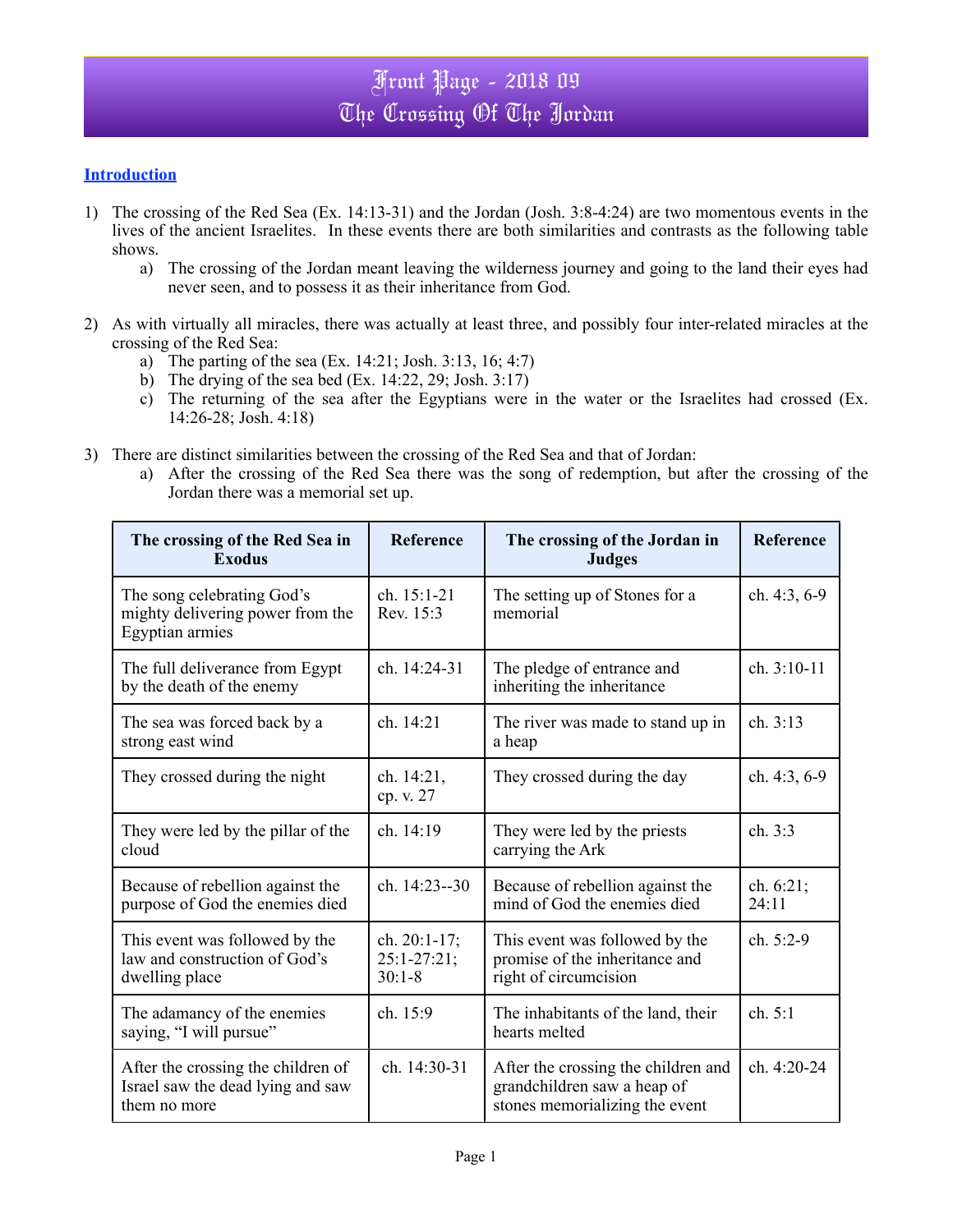## Front Page - 2018 09 The Crossing Of The Jordan

| <b>References</b> in<br><b>Exodus</b> | <b>Similarity</b>                                         | <b>References</b> in<br>Joshua          |
|---------------------------------------|-----------------------------------------------------------|-----------------------------------------|
| ch. 14:9, 16                          | Both are related to water - a formidable barrier          | ch. 3:15                                |
| ch. 14:31                             | Both authenticated the man who was God's appointed leader | ch. 3:7                                 |
| ch. 14:22, 29                         | Both cases they passed over on dry ground                 | ch. $3:17; 4:1, 10$ ,<br>11, 12, 13, 23 |
| ch. $15:2-21$                         | Both were celebrated with songs of praise                 | Psa. $114:1-8$                          |

These contrasts and similarities are not just a matter of observation. As the inspired Word of God, they are for our instruction. For instance:

a) The contrasts between the Egyptians and those of Jericho show the results of the unsaved being aware of God's presence with His people. In the case of the Egyptians, they rose in rebellion (Ex. 14:5-10) but the citizens of Jericho etc., they were afraid for that which lay ahead (Josh. 2:9-11).

#### **The Significance of Crossing The Jordan**

There are at least three delightful truths relating to the children crossing the Jordan:

- a) The obstacles we all face when a loved one who is close to us by the ties of nature and is a believer dies, or an obstacle seems to terminate a hope in life.
- b) The truth of the stones and ark together in the Jordan and ultimately the uniting of Christ with His own in death and in resurrection.
- c) That of eternal security

The obstacles we all face when a loved one who is close to us by the ties of nature and is a believer dies, or an obstacle seems to terminate a hope in life.

- a) When the children of Israel came to the Jordan they faced that which was much worse than anything they had ever faced before. There is no doubt the Red Sea was a situation which caused anxiety and apparent hopelessness and loss of all hopes and dreams. However, the Red Sea was not overflowing its banks, it was in the wet season, so the situation seemed totally hopeless. This was an obstacle that was seemingly the terminus of all their hopes and dreams and the promises of God to Abraham and them.
	- i) The Scriptures record a number of individuals who, in a crisis of life, felt that all hopes were dashed and nothing was left but despondency and broken hearts. For instance:
		- 1. It was a dark day to the sisters when Lazarus died and was buried (Jn. 11:17, 19), but the Lord came and Lazarus rose from the dead (Jn. 11:34-44).
		- 2. Or what sorrow filled the heart of Jairus when he heard that his little daughter had died (Mk. 5:23, 35), but Jesus came and the child rose from the dead (Mk. 5:40-42).
		- 3. What of the heart of Mary as she stood by the tomb of the Lord (Jn. 20:11, 13, 15), or the two disciples on the road to Emmaus (Lk. 24:13, 20-21)**;** or Peter when he waited to see the end (Matt. 26:58). However, when the Lord was brought into the situations, gladness filled the hearts.
- b) When considering that the one who has died is a believer, dark as the hour is, God can be thanked that not even death is the end for the journey. (See [http://www.scripturaltruths.org/Articles/Writings%20by](http://www.scripturaltruths.org/Articles/Writings%20by%20Rowan%20Jennings/DOCTRINES%20OF%20SCRIPTURE%20-%20LISTINGS.htm) [%20Rowan%20Jennings/DOCTRINES%20OF%20SCRIPTURE%20-%20LISTINGS.htm](http://www.scripturaltruths.org/Articles/Writings%20by%20Rowan%20Jennings/DOCTRINES%20OF%20SCRIPTURE%20-%20LISTINGS.htm) on the death of a believer, Part 1 and 2).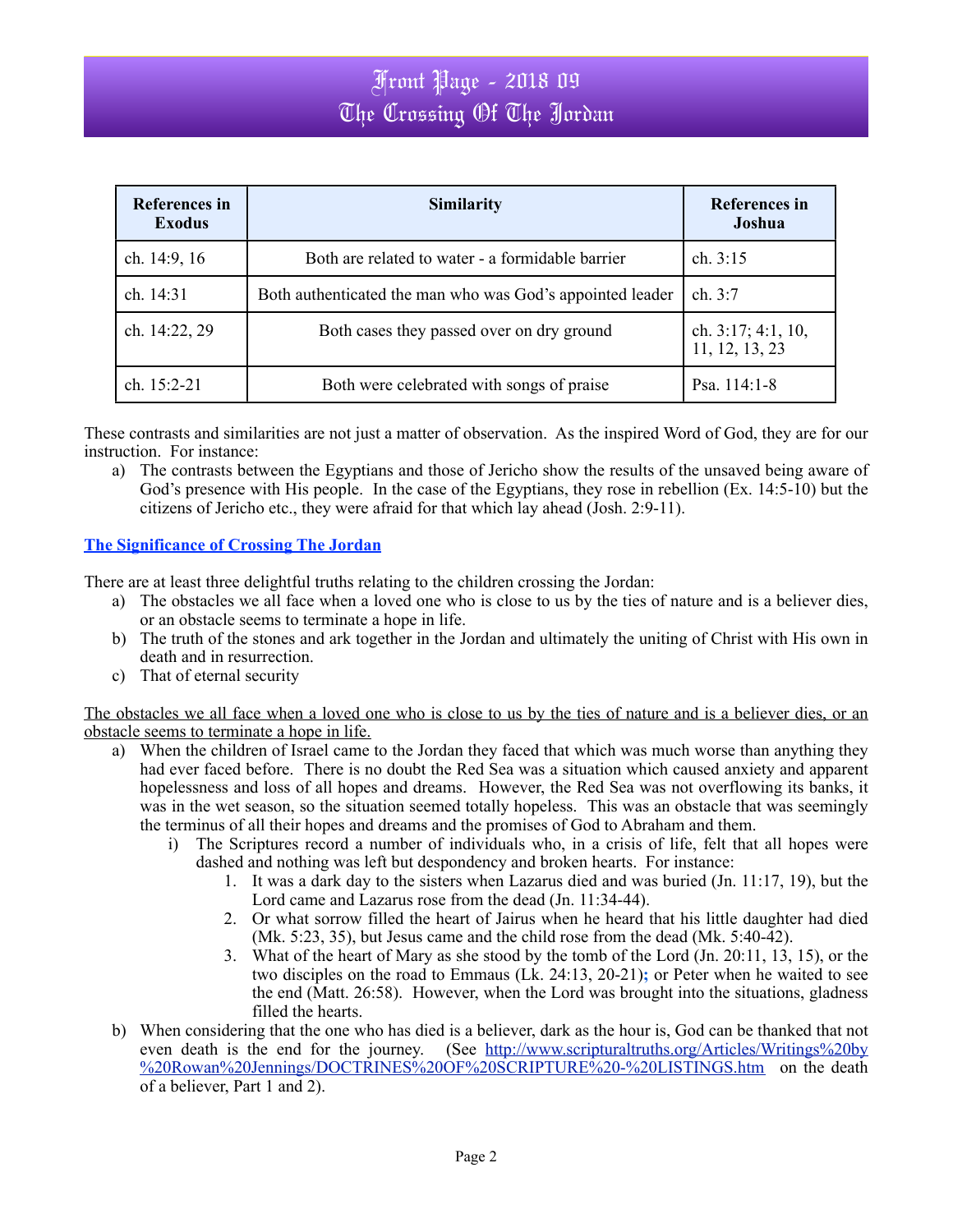### **The Miracle**

- 1) The avenues by which to consider the miracle. There is, to my understanding, four avenues by which to consider this wonder. They are:
	- a) Historically:
		- i) At what juncture in Israel's history did this occur?
		- ii) The feelings of depression when first seeing the overflowing river, yet there is no murmuring here about being brought into the wilderness to die as the earlier generation had done (Ex. 14:11). These people believed the message of God (Josh. 3:9-13).
	- b) By Application
		- i) Our approaching physical death, our wilderness journey is past, the overflowing flood of death has placed us beyond all medical help, but Christ has gone there first (as prefigured in the Ark) functioning in priestly activity. He offered Himself without spot to God and the effect of His being there assures us of our safe passage through death and entrance into our inheritance.
	- c) As a foreshadow
		- i) What is the inheritance we have? I am aware that some teach that we have two inheritances, one now and one later. Such see the inheritances of 1 Peter 1:4 and Ephesians 1:18 as different. However, it is my understanding that the references to our inheritance in Ephesians and the Epistle of Peter both are related to the future. That being said, I also believe that we can enjoy the blessedness of the future inheritance even now. When Paul wrote, "But as it is written, Eye hath not seen, nor ear heard, neither have entered into the heart of man, the things which God hath prepared for them that love him" (1 Cor. 2:9), he is referring to the blessings of our eternal state. HOWEVER, seldom do we hear the next clause quoted which says, "But God hath revealed them unto us by his Spirit: for the Spirit searcheth all things, yea, the deep things of God" (1 Cor. 2:10), and that refers to the present time.
		- ii) An inheritance is that which is bestowed upon us normally due to a death, and our inheritance in Heaven (1 Pet. 1:4) of which the Holy Spirit is the earnest (Eph. 1:14); or our place among the saints (Col. 1:12). In Ephesians 1:18 there is presented a deeper truth, which is His inheritance in the saints.
		- iii) What are some aspects of our inheritance which we can enter into now? I suggest some of them are the following:
			- 1. It is a sphere of rest, not from the concerns of having ceased from our own works (Heb. 4:10). It is also the place of rest from all our labours (Rev. 14:13). In that sphere there is no anxiety, all is perfect peace.
			- 2. We are blessed with all spiritual blessings in Christ, but it is only to the extent that we face the enemy and defeat the world, flesh and Satan that we can enter into the fulness of the blessings of our inheritance.
	- d) Practical encouragement.
		- i) As the children of Israel approached the Jordan, and perhaps before they discovered that it was not just the usual river, but was overflowing its banks! It was now more than an obstacle, but an obstacle of stupendous proportions that definitely hindered their way to the promised land. Perhaps some might have said that it was a pity they had not been there earlier, or if only God had moved them a bit quicker, but this sort of discussion would not help their present situation. There are times in life when we also are faced with obstacles, not only in life but in our enjoyment of our spiritual inheritance and our entering into its fulness. However, God was and is and ever will be greater than any obstacle, and knows all about the